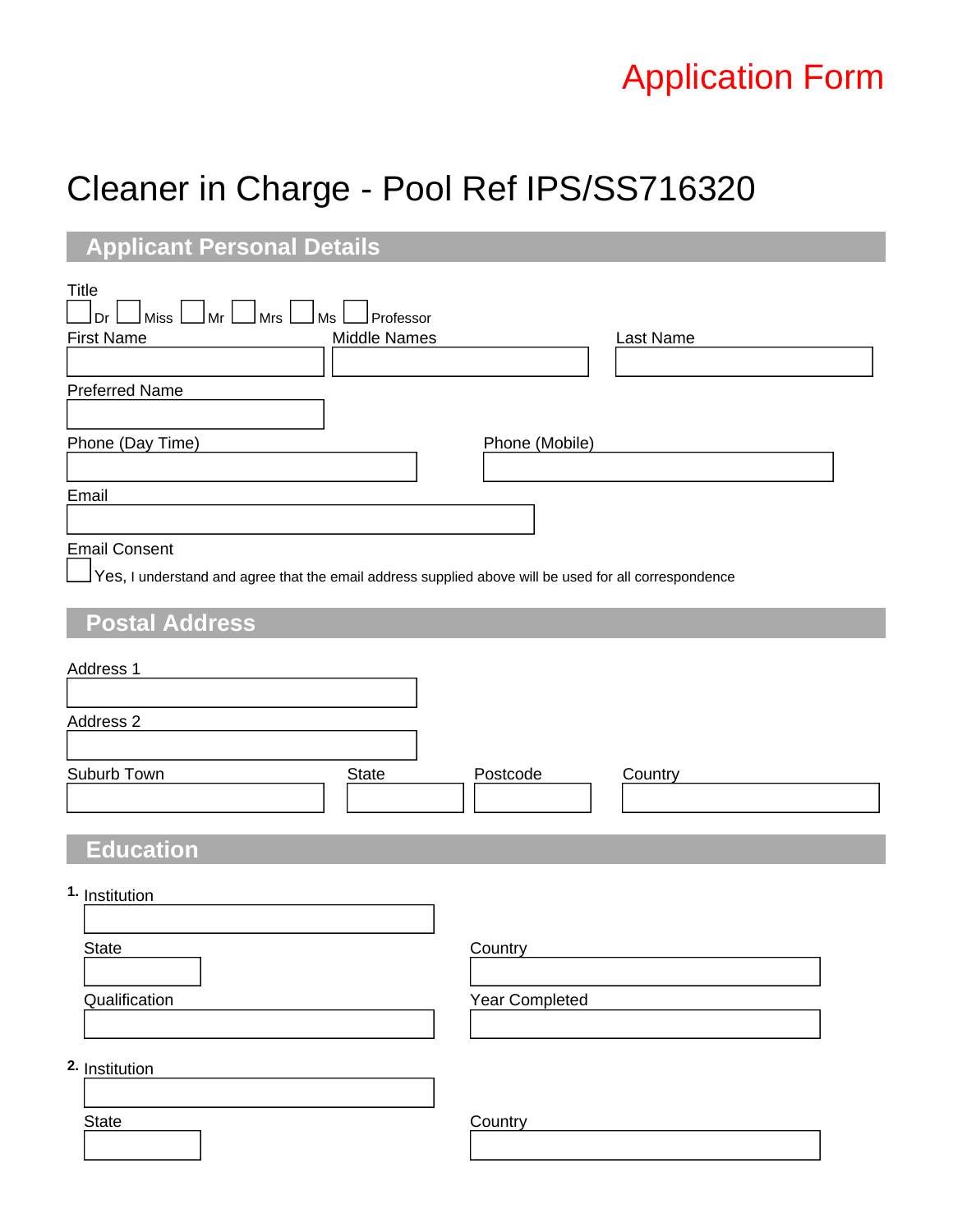| Qualification        | <b>Year Completed</b> |
|----------------------|-----------------------|
|                      |                       |
|                      |                       |
| 2. Institution       |                       |
|                      |                       |
| <b>State</b>         | Country               |
|                      |                       |
| <b>Qualification</b> | Year Completed        |
|                      |                       |
|                      |                       |
| 3. Institution       |                       |
|                      |                       |
| <b>State</b>         | Country               |
|                      |                       |
| Qualification        | <b>Year Completed</b> |
|                      |                       |
|                      |                       |
| 4. Institution       |                       |
|                      |                       |
| <b>State</b>         | Country               |
|                      |                       |
| Qualification        | Year Completed        |
|                      |                       |
|                      |                       |
| 5. Institution       |                       |
|                      |                       |
| <b>State</b>         | Country               |
|                      |                       |
| Qualification        | Year Completed        |
|                      |                       |
|                      |                       |
| 6. Institution       |                       |
|                      |                       |
| <b>State</b>         | Country               |
|                      |                       |
| Qualification        | <b>Year Completed</b> |
|                      |                       |
| 7. Institution       |                       |
|                      |                       |
|                      |                       |
| <b>State</b>         | Country               |
|                      |                       |
| <b>Qualification</b> | Year Completed        |
|                      |                       |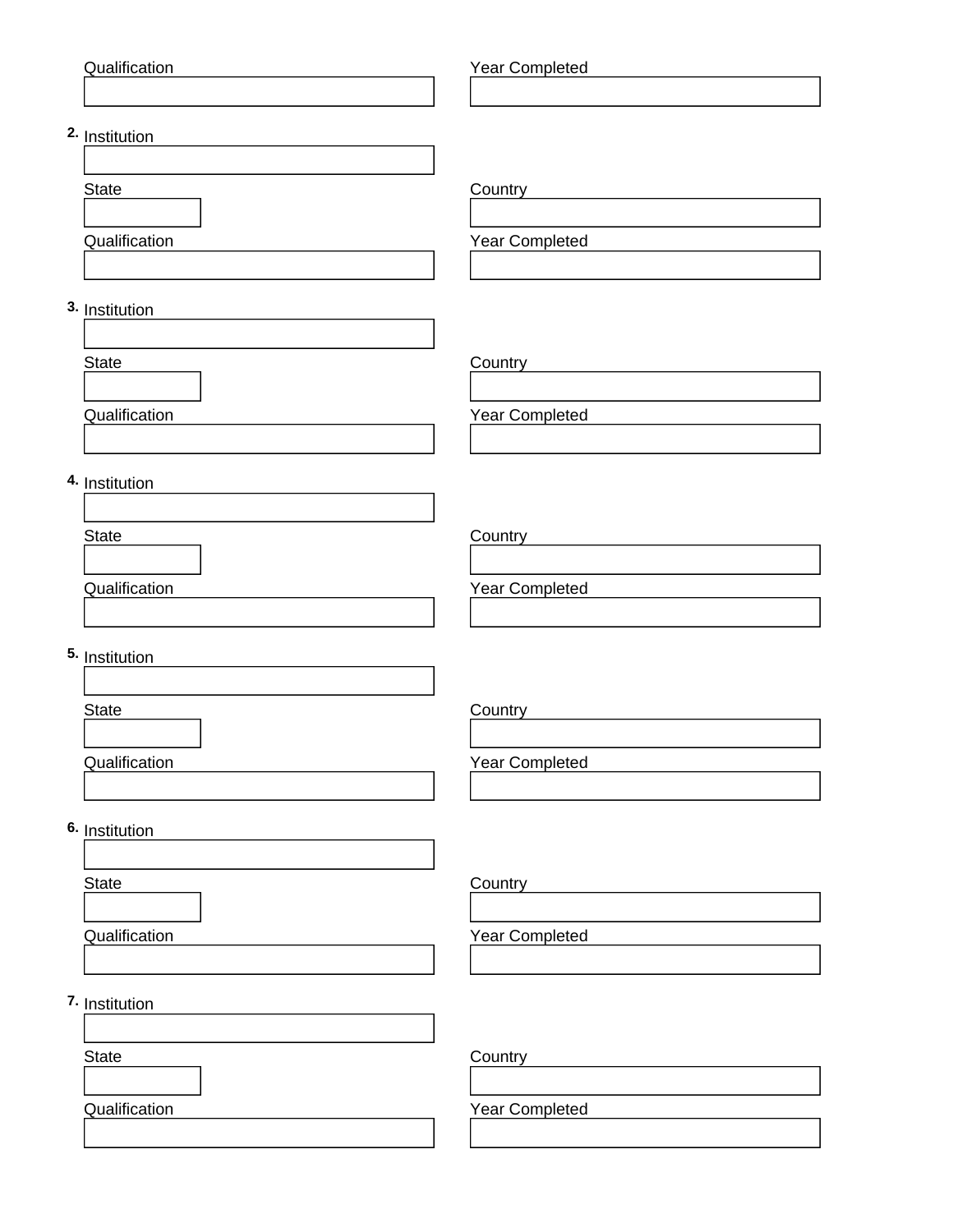#### **Employment Details**

Are you currently employed in the WA public sector?

 $Yes \bigsqcup No$ 

If yes, please specify Agency **Classification Level** 

Award

Have you ever received a voluntary severance from the WA public sector?  $Yes \bigsqcup No$ 

If yes, what is your re-entry date on your Deed of Severance

### **Details of Current Position**

# Date of Employment - Start Organisation **Position** Position Title

| Work Type                                                                                              |  |
|--------------------------------------------------------------------------------------------------------|--|
| $\Box$ Fixed Term - Full Time $\Box$ Permanent - Full Time $\Box$ Casual $\Box$ Sessional $\Box$ Other |  |
| $\Box$ Fixed Term - Part Time $\Box$ Permanent -Part Time                                              |  |

Main Duties

### **Previous Positions**

#### (List most recent first)

#### **1.**Date of Employment - Start

Organisation **Position** Position Title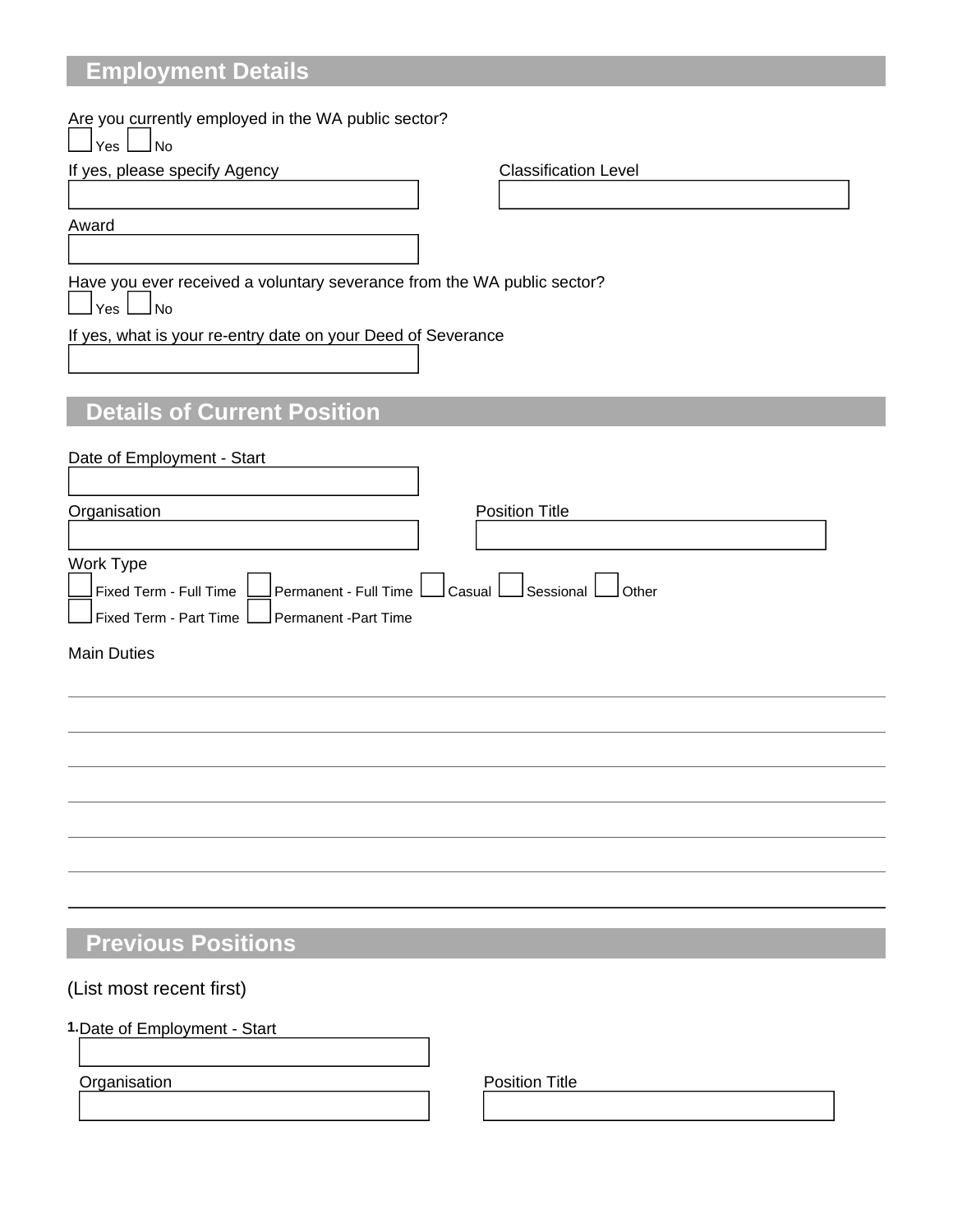| Work Type<br>$\lfloor$ Casual $\lfloor \_ \rfloor$ Sessional<br>Fixed Term - Full Time<br>Permanent - Full Time<br>Other |
|--------------------------------------------------------------------------------------------------------------------------|
| Fixed Term - Part Time<br>Permanent -Part Time                                                                           |
| <b>Main Duties</b>                                                                                                       |
|                                                                                                                          |
|                                                                                                                          |
|                                                                                                                          |
|                                                                                                                          |
|                                                                                                                          |
|                                                                                                                          |
| 2. Date of Employment - Start                                                                                            |
|                                                                                                                          |
| <b>Position Title</b><br>Organisation                                                                                    |
| Work Type                                                                                                                |
| $\Box$ Casual $\Box$ Sessional $\Box$<br>Fixed Term - Full Time<br>Permanent - Full Time<br>Other                        |
| Fixed Term - Part Time  <br>Permanent - Part Time                                                                        |
| <b>Main Duties</b>                                                                                                       |
|                                                                                                                          |
|                                                                                                                          |
|                                                                                                                          |
|                                                                                                                          |
|                                                                                                                          |
|                                                                                                                          |
|                                                                                                                          |
|                                                                                                                          |
| 3. Date of Employment - Start                                                                                            |
| <b>Position Title</b><br>Organisation                                                                                    |
|                                                                                                                          |
| Work Type                                                                                                                |
| $ $ Casual $\Box$<br>$\sf J$ Sessional $\sf I$<br>Permanent - Full Time<br>Fixed Term - Full Time<br>Other               |
| Fixed Term - Part Time<br>Permanent - Part Time                                                                          |
| <b>Main Duties</b>                                                                                                       |